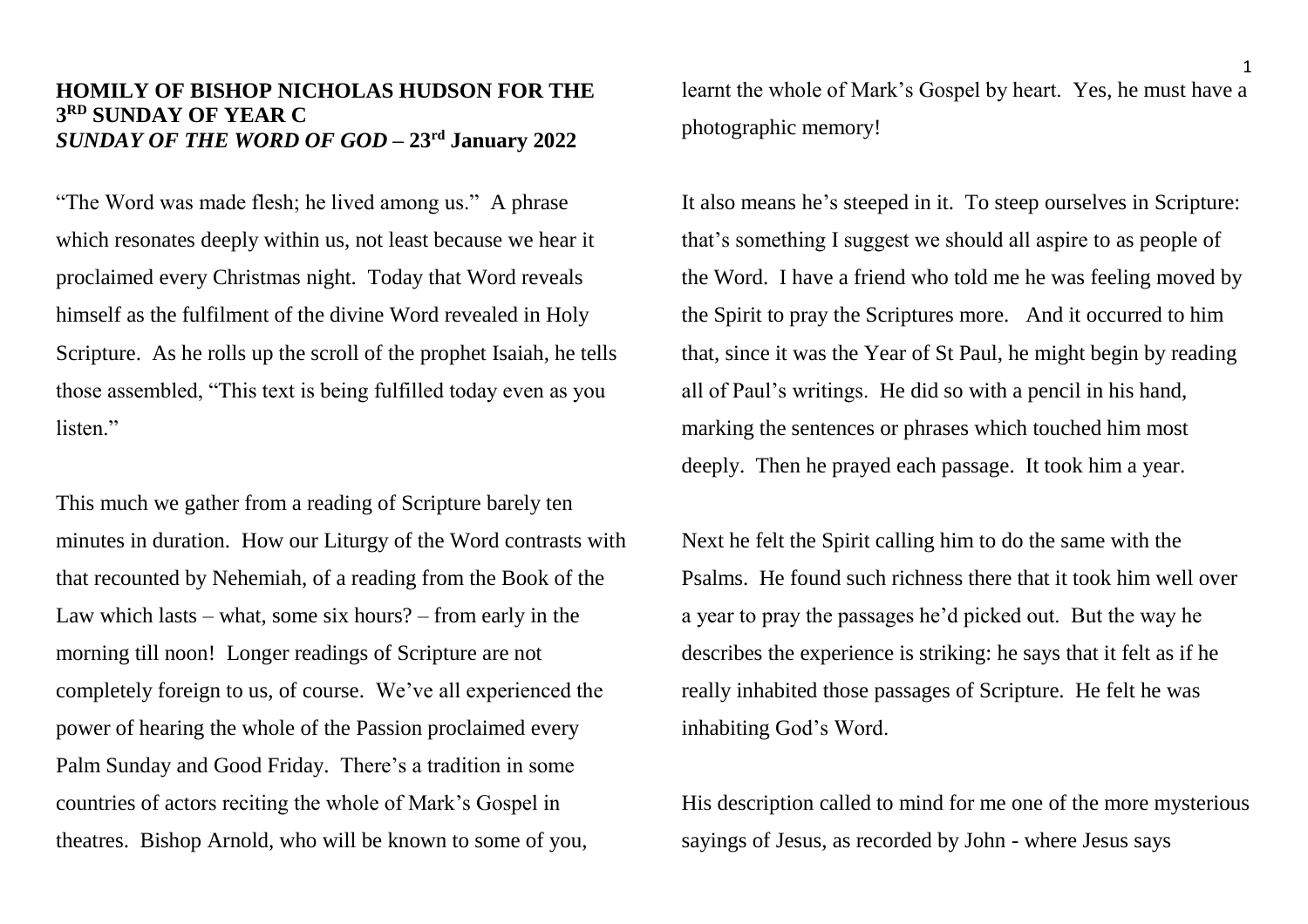something precisely to do with this: habiting, inhabiting - when he says, "Make your home in me - as I make mine in you." "Make your home in me - as I make mine in you." I think we all of us readily grasp the second part of that statement – "as I make mine in you": as Christians, we ask Jesus almost instinctively to dwell in us, to make his home in us. But - for us to make our home in him? Now, that is more mysterious.

As I reflect on it, I'm convinced that part of it is about inhabiting the Word we meet in Scripture; making ourselves at home there. Taking to prayer certain phrases, imagining particular passages, of Scripture is a well-trodden path towards this goal.

Nor should we allow ourselves to be put off by passages we find difficult. We shouldn't let ourselves be distracted by the less comprehensible sections of any passage of Scripture. Your own patron, St John Henry Newman, was particularly helpful on this point. "All Scripture has its difficulties," he would say. "But let us not, on account of what is difficult, neglect what is clear." "All Scripture has its difficulties. But let us not, on account of what is difficult, neglect what is clear." And he goes on to say, there are many things in Scripture which we might discover in

Scripture but fail to see. That should make us open to others' interpretation. In other words, the fact that we discover there riches for ourselves should make us open – if we were but humble enough – to welcome the riches others encounter there too.

Bernanos, in his *Diary of a Country Priest*, says that, at the end of life, God will say to us, "Give me back my Word". "Give me back my Word". Praying the Scriptures is a way of anticipating just that; giving back to God here and now in this life the Word which we shall contemplate, please God, all together for all eternity.

Yesterday, in El Salvador, there was raised to the altars someone who really lived that Word; who took today's Gospel radically to heart. I mean the Jesuit priest and martyr Fr Rutilio Grande, who just yesterday was declared by the Church Beatus, Blessed Rutilio Grande. Most of us are probably more familiar with another martyr of El Salvador, St Oscar Romero. But Rutilio Grande is significant because, in many ways, he inspired St Oscar to risk making the supreme sacrifice himself.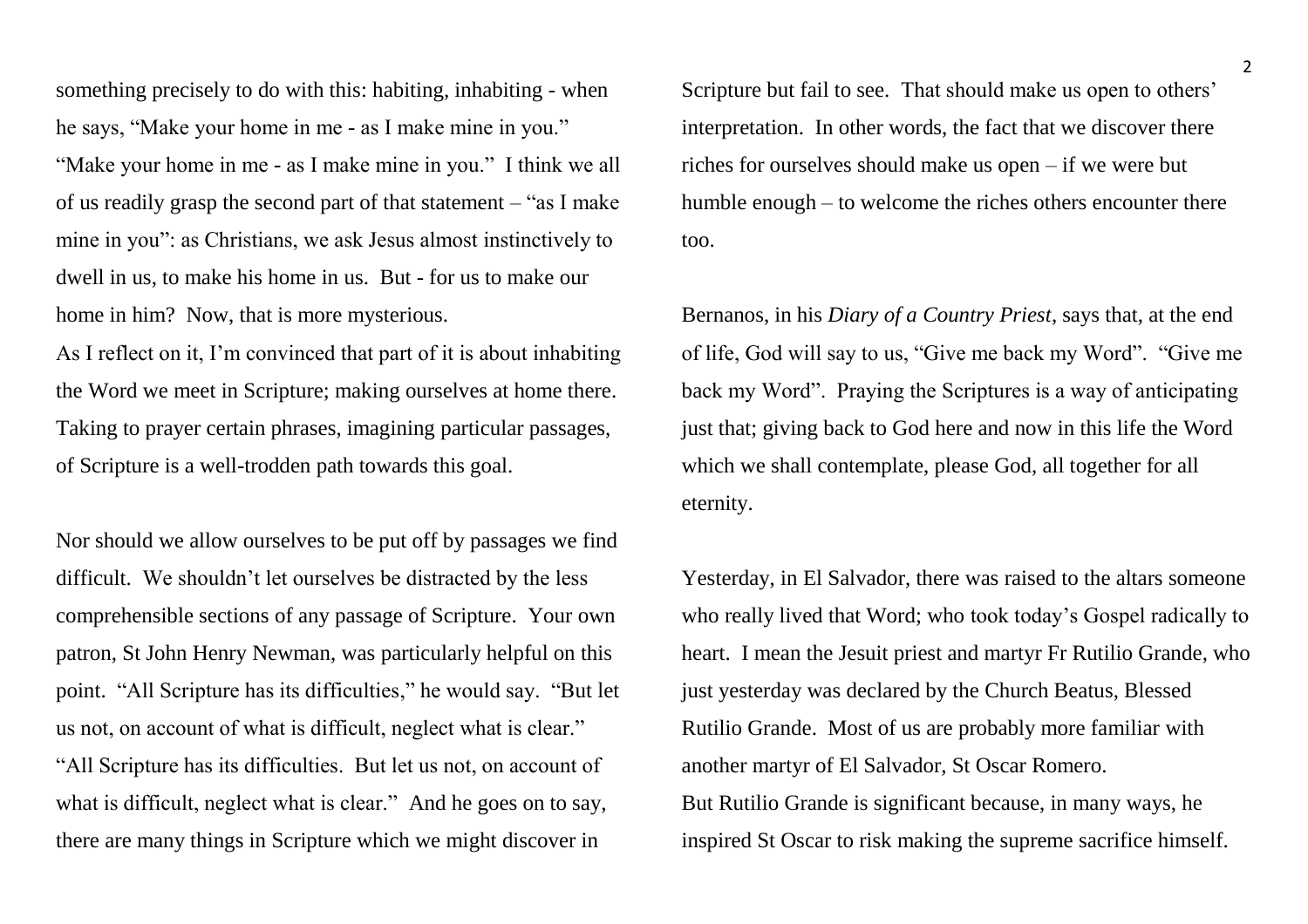"When I saw what had happened to Rutilio," he said, "I thought, 'It's my job to do down the same road'."

Jesus's return today to Galilee comes straight after his baptism in the Jordan. John the Baptist had prepared the way for him. In the same way, Rutilio is often portrayed as the one who prepared the way for St Oscar. They were unlikely friends but discovered a mutual respect for each other when living together in the seminary. They both came from very poor roots; but Rutilio became sensitized more quickly than Oscar to the plight of El Salvador's poor in general and the call of the Gospel to defend them.

El Salvador was not a poor country in itself: it was rich in minerals and arable land. But the vast majority of those riches were concentrated in the hands of just sixteen powerful families who left most of the population in dire poverty. Rutilio was waking up to the belief that it can't be God's will that the poor should be so poor. He began to interpret those words of Isaiah which we hear today on the lips of Jesus – "He has sent me to

bring good news to the poor" – as a call to help the poor. But how?

By encouraging his poor parishioners to form themselves into associations, to challenge the injustices perpetrated against them, and claim their basic human rights. But that threatened the ruling families and the governing militia. His preaching that, "if Jesus were to enter through the border … they would detain him … they would crucify him again" was, for many of them, the last straw. So it was that, one day in 1977, armed with just a bible and the Blessed Sacrament, Fr Rutilio was gunned down in his car along with two parishioners. One, an old man, Manuel Solorzano, was found trying to shield Fr Rutilio; the other, Nelson Lemus, a sixteen-year-old, an acute epileptic. The reaction of St Oscar was dramatic.

He had only just become Archbishop of Salvador. As Auxiliary Bishop, he had begun to wake up to the dire poverty of his people but had still, as yet, taken no action. He acted now – by suppressing all Masses in the Diocese and summoning all the